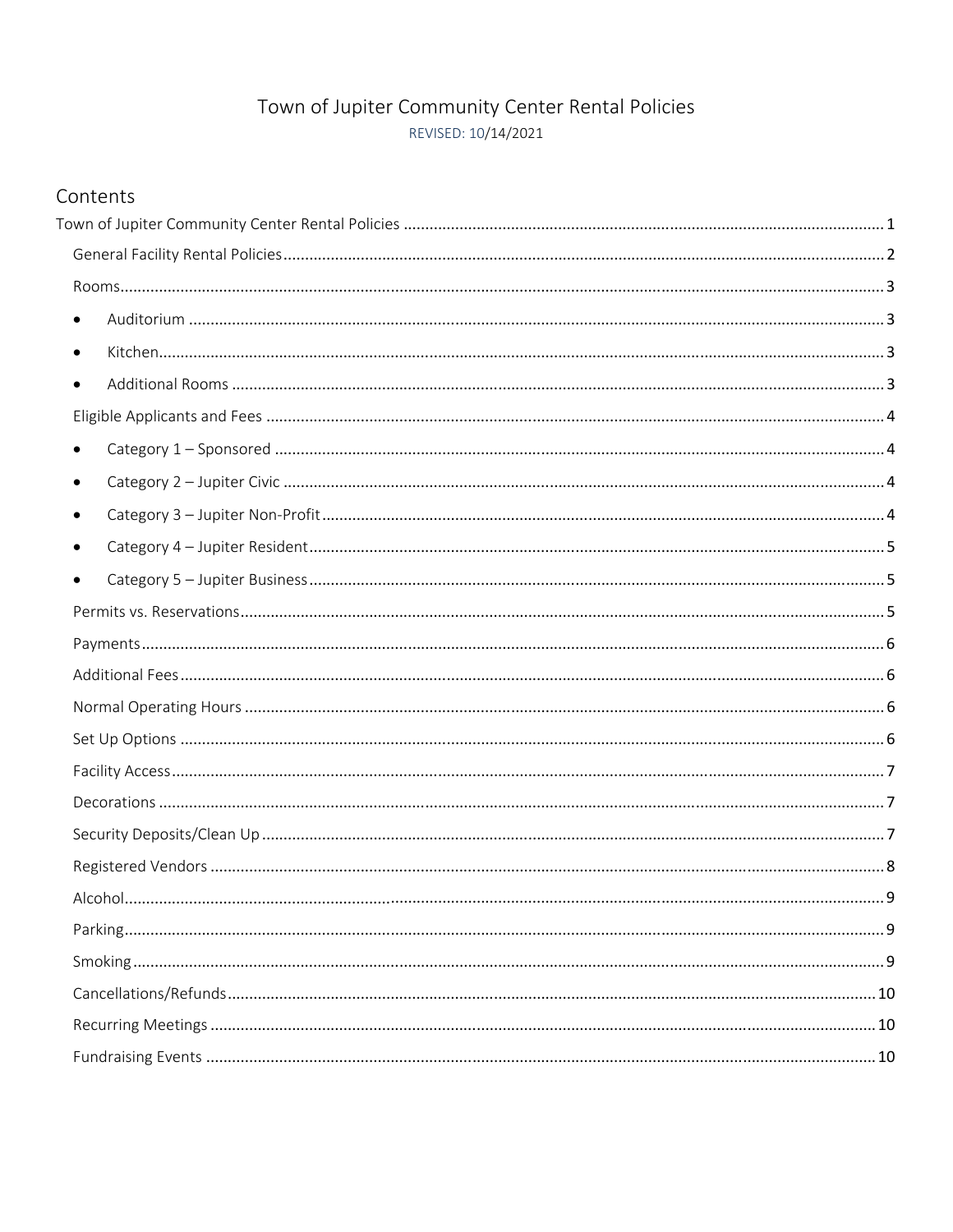# Jupiter Community Center

# General Rental Policies

The contents of this document may be revised without notice. If printed please check the website for any updated versions. Any changes to the rental policies will apply to any future and pre‐existing rentals.

## General Facility Rental Policies

- 1. The Town of Jupiter has first priority to its facilities and reserves the right to deny, cancel and/or relocate events and meetings as needed.
- 2. The Town reserves the right to deem any activity inappropriate.
- 3. The Town reserves the right to amend usage policies at any Town of Jupiter facility as deemed necessary.
- 4. Facilities will be closed on holidays and will not be available for rental unless pre-approved by Recreation staff.
- 5. The operational plans of an event, and the event itself, shall not interfere with the normal operations of the Community Center. (Monday‐Friday, 8:00 AM‐9:00 PM, Saturdays, 8:00 AM‐4:00 PM.)
- 6. The Town of Jupiter prohibits any direct, or indirect, monetary gain by any organization, group, business, individual, or any combination thereof unless it is a Jupiter based 501©3 organization. Any fundraiser must be pre‐approved by the Recreation Director, or by their appointee.
- 7. Applicants must be at least 21 years of age.
- 8. No one organization, group, business, individual, or any combination thereof, will be granted the use of using any Town facility more than twice per month.
- 9. Earliest rental access to facilities will be determined by the specific facilities normal opening time. Any exceptions must have just cause and be pre‐approved by Recreation Director.
- 10. All children age 14 and under must be supervised by an adult throughout the time that they are utilizing a Jupiter rental facility, unless they are in a supervised program/event.
- 11. No pets are permitted in the Community Center with the exception of registered guide dogs.
- 12. The Town of Jupiter is not responsible for any property that is left on the premises by an individual or group using a Town of Jupiter facility.
- 13. No food or drink is permitted in the Community Center gymnasiums and game room.
- 14. Town of Jupiter employees have the authority to enforce all rules and regulations governing each individual Town facility. If at any time the Lessee, and/or the Lessee's guests, becomes uncooperative with the Town of Jupiter employee(ls), the Jupiter Police Department will be contacted to control the situation.
- 15. Destruction of property will not be tolerated. Offenders, and/or parents, will be personally held accountable for repair costs and guilty party will be banned from all Town Facilities.
- 16. Profanity, and/or fighting will not be tolerated and offenders will be removed from the Town facility.
- 17. Due to communication issues we request that all communications/arrangements be made by one person representing your party/event.
- 18. Any activity in the Community Center will be conducted according to applicable laws, rules, regulations, and Town Ordinances. These may be obtained by contacting the Town Clerks office or though visiting the Town's website at www.jupiter.fl.us.
- 19. Requests must be submitted at least thirty (30) days prior to the event.
- 20. Rentals fees will be charged on an hourly basis and include your set up and clean up time as stated on the application.
- 21. Doors should not be propped open in any room except for short periods of loading and unloading equipment/supplies.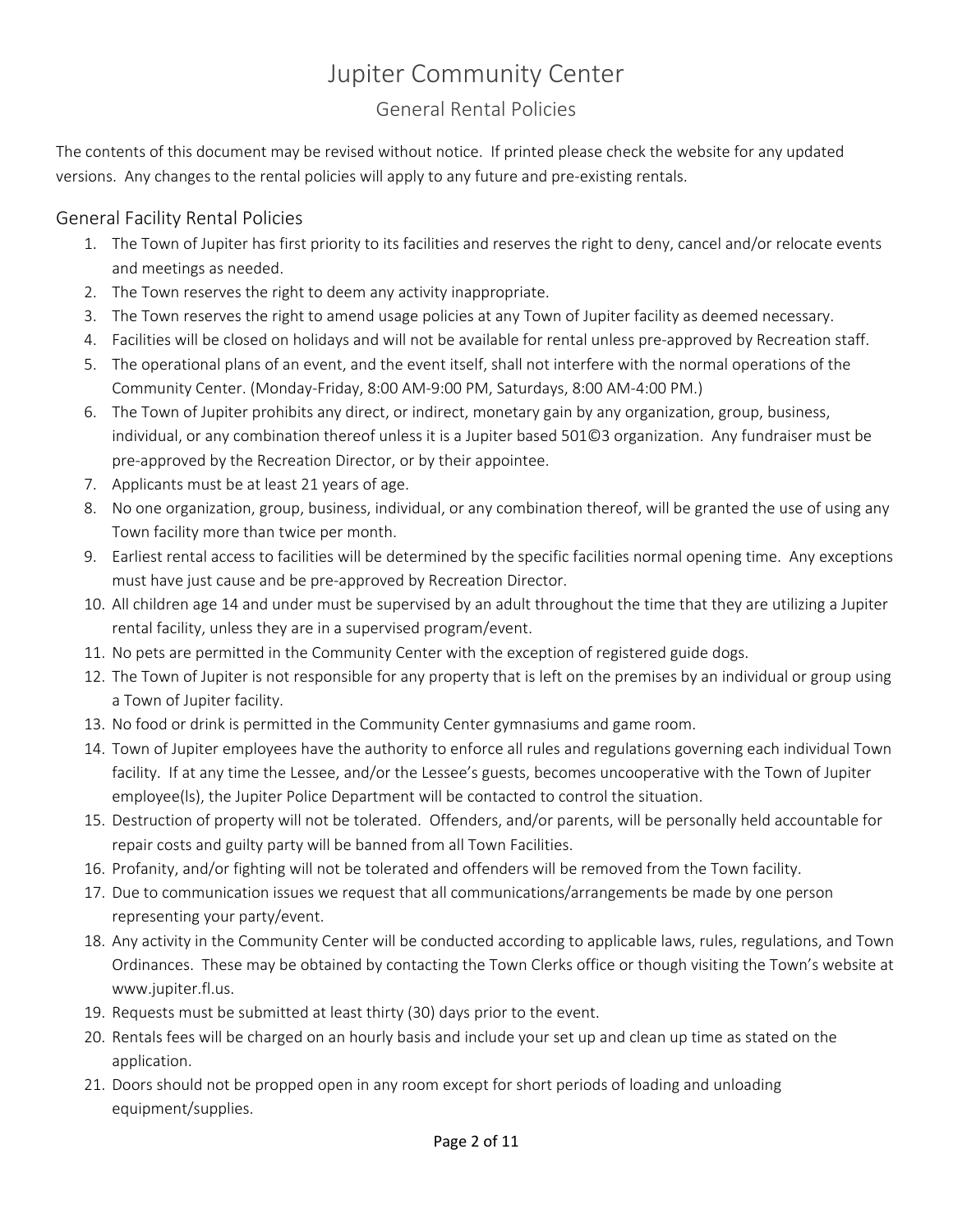- 22. All fees apply unless Town Council approves fee waiver.
- 23. The Town of Jupiter does not supply decorations, linens, tableware, silverware or place settings or catering supplies.
- 24. Applications will be accepted up to one year in advance.

## Rooms

The Jupiter Community Center Auditorium is the only room within the Community Center that is available for rental. The Auditorium has a fixed stage, sound system, and free public Wi‐Fi access and is located direct across from the kitchen.

Auditorium

The Auditorium is a flexible meeting space approximately 4,500 square feet and can accommodate banquets for 20‐225 people and meetings for up to 20‐300, depending upon set up needs. The large auditorium can be configured into 3 separate rooms and two rooms can be combined to create space for a medium size event. The rooms are divided by heavy walls however the rooms are not sound proof. Also, each room has an independent sound system, a/c controls, lighting controls, microphone hook ups and entrances.



# Community Center Auditorium Room Configurations

Kitchen

The kitchen is a catering type kitchen and has a gas stove, convection oven, commercial ice maker, freezer, microwave and large walk‐in refrigerator. There are several large areas for prepping food; however, there is no garbage disposal or dishwashing station. Rentals will not be permitted to store food, beverages and decorations at the Community Center prior to their permitted access time. The kitchen is only available for rent by caterers who are providing services to events being held at the Jupiter Community Center.

Additional Rooms

The other rooms in the Community Center are not available for rental because they are reserved for classes, leagues and special programming by Town of Jupiter Recreation staff.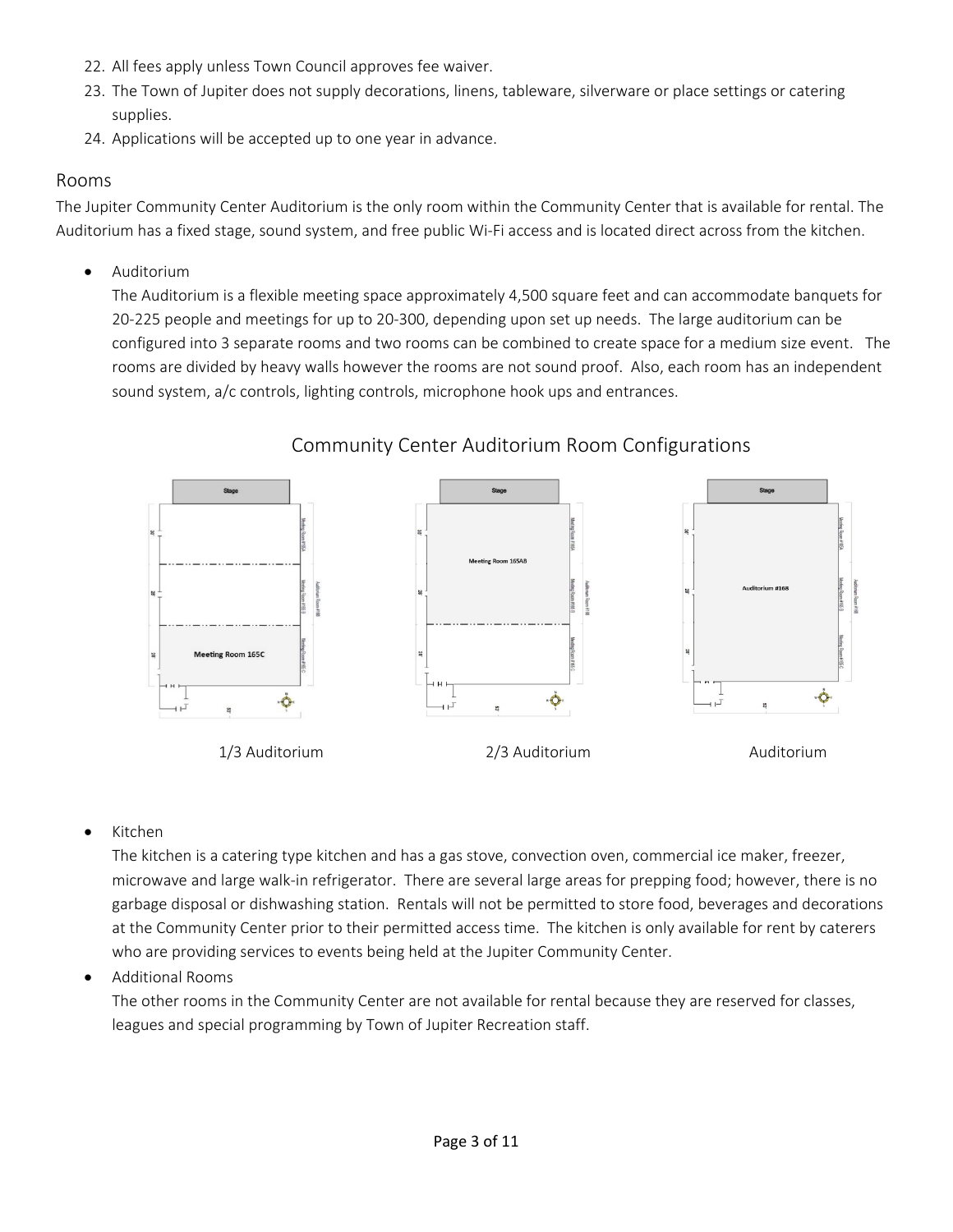## Eligible Applicants and Fees

Any incorporated Jupiter resident, business, non‐profit and civic group are eligible to rent the facility provided they are within the guidelines of the Community Center Policies. Unincorporated or non-Jupiter based individuals, businesses, non‐profit and civic groups do not qualify to rent the facility.

Fees are based on five (5) categories which are approved by Town of Jupiter staff:

• Category 1 – Sponsored

Personal, social functions may not be booked under this category: weddings, retirement, and birthday parties. This category encompasses events/programs sponsored by the Town of Jupiter, Palm Beach County, State of Florida, Jupiter based public schools and other governmental agencies. Rental fees will not be assessed for events scheduled Monday – Thursday. However, additional charges may apply. Unless otherwise specifically waived a Security Deposit of \$100 will be charged.

Category 2 – Jupiter Civic

Personal, social functions may not be booked under this category: weddings, retirement, and birthday parties. This category includes groups that provide a service to the Town of Jupiter and are governed by a board and by‐ laws. If the group is tax exempt a State of Florida Tax Exemption Certificate will be required when submitting the request application otherwise taxes will be applied. This category may not host 3rd party seminars and fundraisers.

Required Documents: Provide copy of Board and By‐Laws with address information Examples: Incorporated Jupiter Homeowners Associations/Property Management Companies, Rotary Club, Chamber of Commerce.

Rates:

| Auditorium               | \$30 per hour      |
|--------------------------|--------------------|
| 2/3rds of the Auditorium | \$20 per hour      |
| 1/3rd of the Auditorium  | \$10 per hour      |
| Security Deposit         | \$100 (Refundable) |

● Category 3 – Jupiter Non-Profit

Personal, social functions may not be booked under this category: weddings, retirement, and birthday parties. This category is defined as an organization that is governed by a board and by-laws and possessing a 501(c)3. If group is tax exempt a State of Florida Tax Exemption Certificate will be required when submitting the request application otherwise taxes will be applied. This category may host  $3<sup>rd</sup>$  party seminars and fundraisers.

Required Documents: State of Florida 501(c)3 documentation Rates:

| Auditorium               | \$60 per hour      |
|--------------------------|--------------------|
| 2/3rds of the Auditorium | \$40 per hour      |
| 1/3rd of the Auditorium  | \$20 per hour      |
| Security Deposit         | \$200 (Refundable) |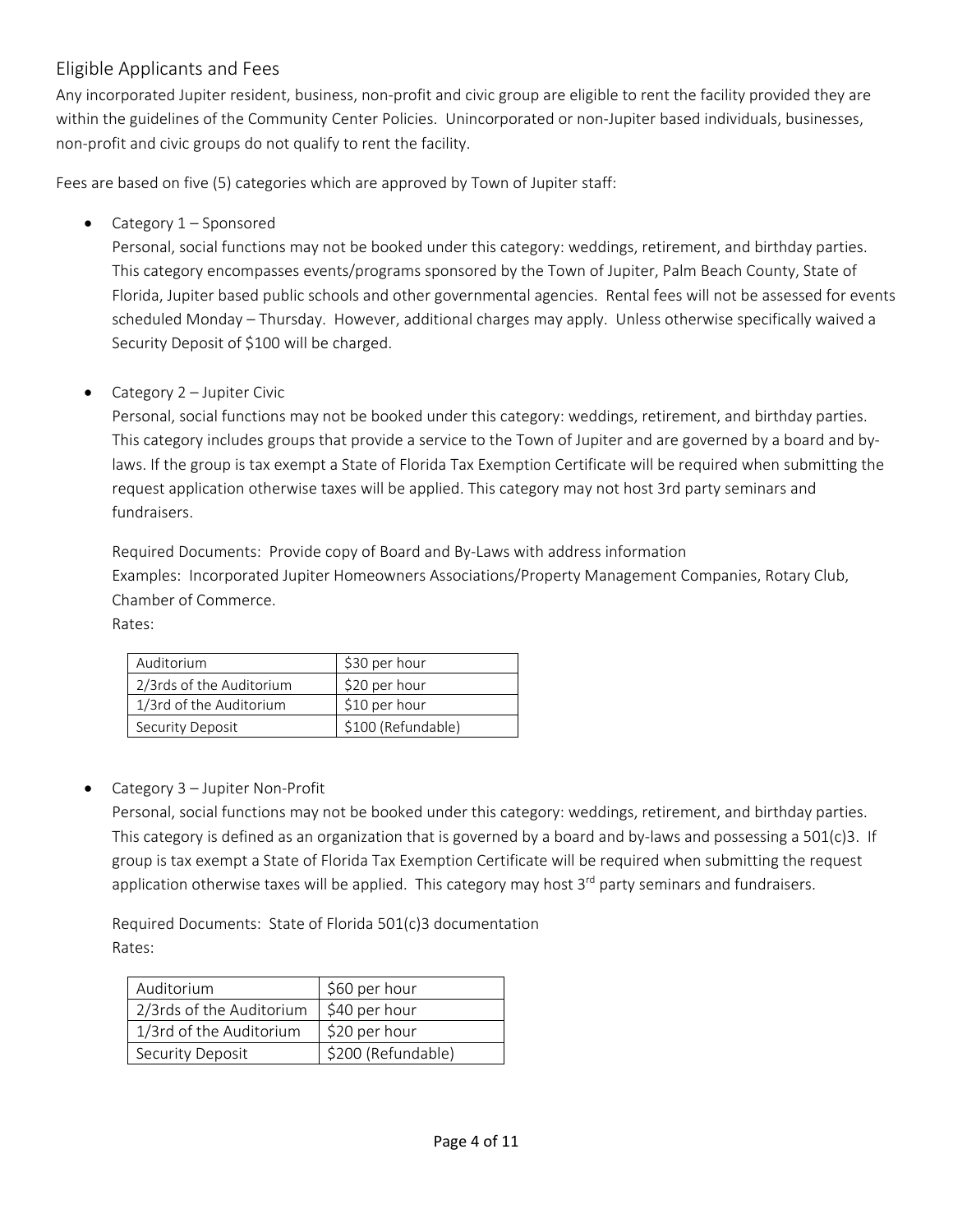## • Category 4 – Jupiter Resident

Incorporated Jupiter residents may rent the facility for private functions. This is defined as a wedding, banquet, birthday celebration, anniversary party, retirement party, recognition party and meetings not otherwise categorized. This category may not host 3rd party seminars and fundraisers.

Required documents: Current driver's license plus either a utility bill or property tax statement, or rental lease Rates:

| Auditorium               | \$250 per hour     |
|--------------------------|--------------------|
| 2/3rds of the Auditorium | \$160 per hour     |
| 1/3rd of the Auditorium  | \$80 per hour      |
| Security Deposit         | \$500 (Refundable) |

#### • Category 5 – Jupiter Business

Incorporated businesses of Jupiter may use the facility for company meetings and private parties. Business are not permitted to use the Community Center as a way to gain monetary benefit, directly or indirectly, therefore, businesses seeking to host free informational seminars at any Town of Jupiter facility will be denied. This category may not host 3rd party seminars and fundraisers.

Required Documents: Current Town of Jupiter Business Tax Receipt Rates:

| Auditorium               | \$350 per hour     |
|--------------------------|--------------------|
| 2/3rds of the Auditorium | \$220 per hour     |
| 1/3rd of the Auditorium  | \$110 per hour     |
| Security Deposit         | \$500 (Refundable) |

#### Permits vs. Reservations

Jupiter Community Center reservations are managed through a permitting process. A permit is technically a "request" to have an event at one of our rental facilities. Permits make sure the applicant meets all rental requirements before the reservation process begins. If you have rented a Town of Jupiter facility or have registered for a class or program with the Town of Jupiter in the past 10 years you will probably already have an account with us.

- 1. There is no charge to submit a permit request.
- 2. Submitting a permit does NOT automatically confirm a reservation.
- 3. Calendar availability does not reflect any pending permits or maintenance closures.
- 4. Reservation Window: Permit must be submitted at least 11 days prior to but not more than 365 days in advance.
- 5. Town facilities are not to be used as a way to gain direct or indirect monetary benefit to any person, business, or any group other than 501(c)3 organization fundraisers.
- 6. A resident is limited to no more than 2 reservations per month, per account (or per household) for all Town of Jupiter facility rental locations combined. (includes Civic Center, Old Town Hall and Community Center)
- 7. Facilities are not available for rent on the following holidays, but not limited to: New Year's Day, MLK Day, Presidents Day, Easter, Memorial Day, Independence Day, Labor Day, Halloween, Veteran's Day, Thanksgiving Day and weekend, Christmas Eve, Christmas Day and New Year's Eve.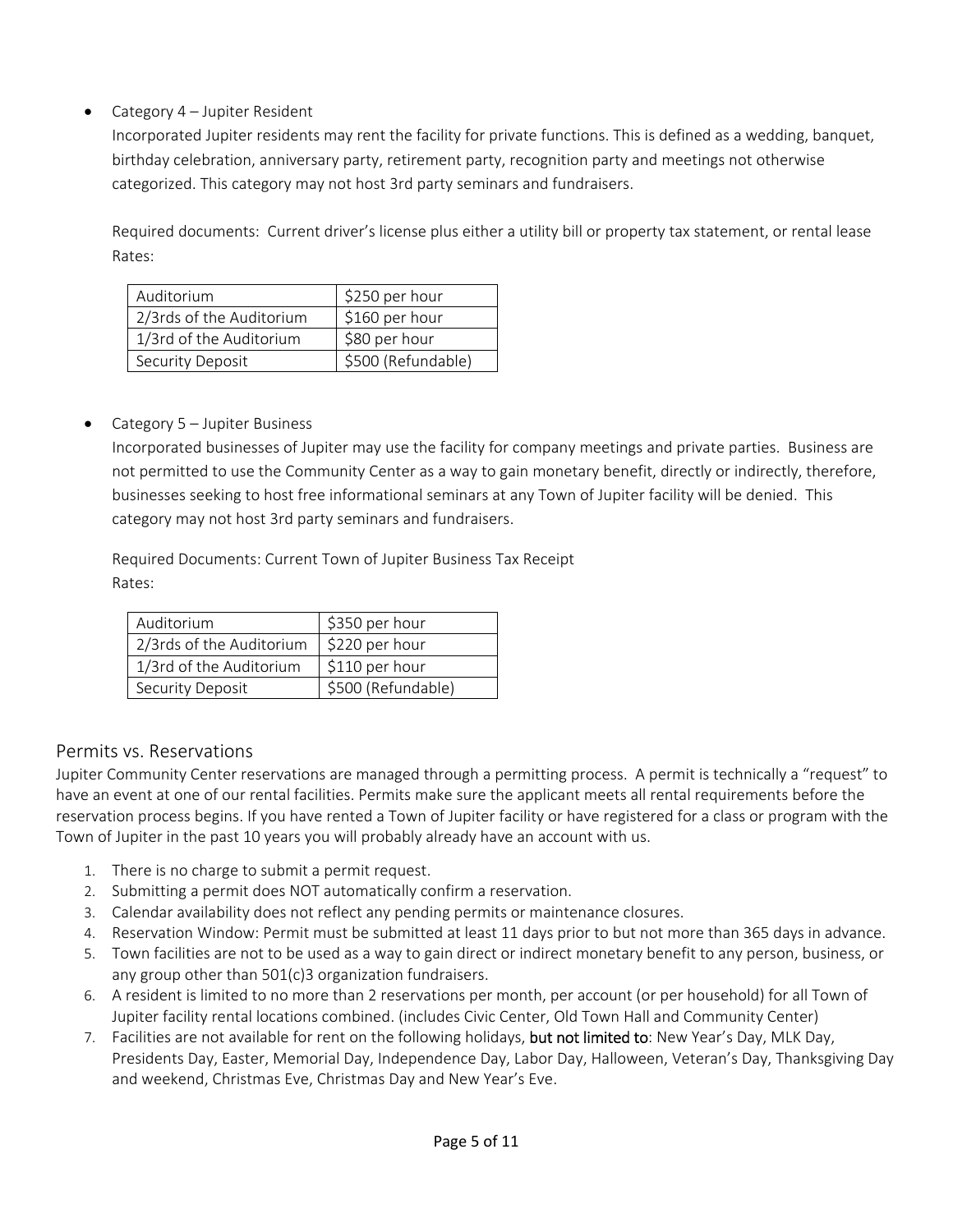## Payments

The rental fees may be paid in cash, by check, Visa, MasterCard and American Express at the Jupiter Community Center. (Please read the security deposit section for the exception.)

## Additional Fees

● Set Up Fee - \$100 (Flat Fee)

This fee is applied to events with 50 or more participants. The set-up fee is a flat fee of \$100 and is generally waived for groups of 50 or less requiring theater style seating. However, set up needs ultimately determine if this fee is applicable. It covers the set‐up of chairs/tables as specified in the request application. Due to liability issues outside groups are not permitted to set up tables and chairs for their event.

- Overtime \$30 Per Hour Per # Staff Overtime charges are assessed when a rental does not occur during normal business hours. It will be at the discretion of the Community Center Supervisor to determine the number of staff needed to supervise your event. All rentals must end by midnight, including clean up time.
- Dance Floor Rental 24' x 24' \$400 (Flat Fee) If you do not select the dance floor when submitting the request application it may not be an option to add at a later date.
- Set Up Time/Clean Up Time Charges

Category hourly rate begins at the time your permitted access begins and ends when your permitted time ends. For example, if your actual event runs from 4-8 pm and you want to start setting up and dropping off items at 1 pm and anticipate you will be done cleaning by 9 pm then you will be charged from 1‐9 pm at the category hourly rate.

## Normal Operating Hours

Normal business hours are Monday – Friday, 8:00 A.M. – 10:00 P.M. and Saturday, 8:00 A.M. – 5:00 P.M. Hours may vary from May-mid September. Overtime charges are assessed when a rental does not occur during normal business hours, including set up and clean up time. It will be at the discretion of Town employees to determine the number of staff needed to supervise an event. The overtime charge is \$30 per hour/per person. All Categories 1‐5 must end their events by midnight, including clean up time.

## Set Up Options

The Lessee is required to provide Town staff a detailed layout of the room set up and decorating plans within ten (10) working days of the event. If no layout is received by this time the Lessee will be subject to the layout design of Town staff. If the Lessee wishes to make minor changes to the layout they may do so on their own. No major changes to the layout will be permitted inside of ten (10) working days prior to the event. All decorations must be pre‐approved by Town staff this includes Category 1 rentals.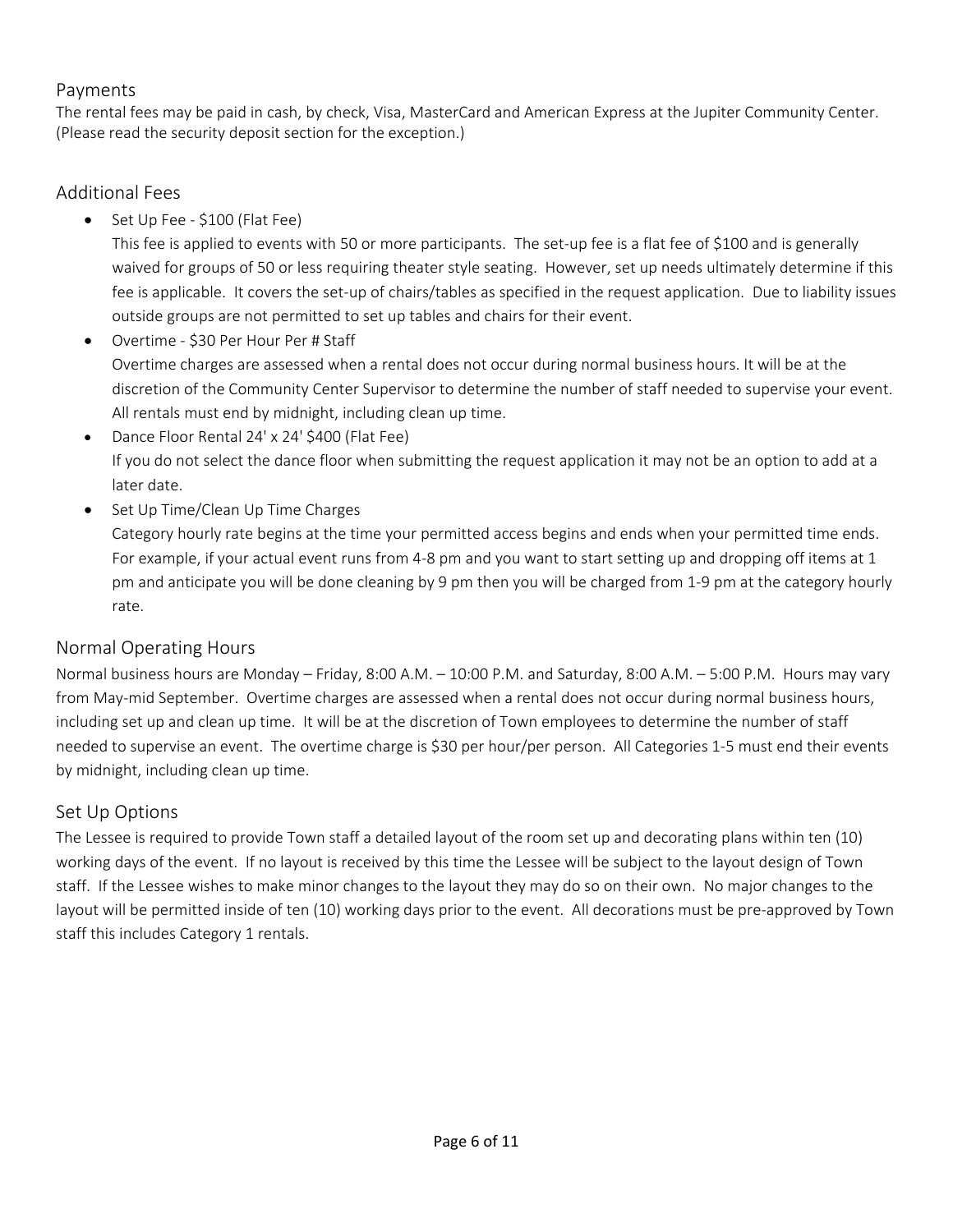| <b>Banquet</b>                         | Theater                                                                                                                                                                                                                                                                                                                                                                             | Classroom                                                                                                                                                                                                                         | Meeting "U"                                                                                                                                                                                            | <b>Meeting Square</b>                                                                                                                                         |
|----------------------------------------|-------------------------------------------------------------------------------------------------------------------------------------------------------------------------------------------------------------------------------------------------------------------------------------------------------------------------------------------------------------------------------------|-----------------------------------------------------------------------------------------------------------------------------------------------------------------------------------------------------------------------------------|--------------------------------------------------------------------------------------------------------------------------------------------------------------------------------------------------------|---------------------------------------------------------------------------------------------------------------------------------------------------------------|
| Stage<br>ь<br>#168<br>#165C<br>23<br>g | Stage<br>$\blacksquare$<br><b>VIOLENCE</b><br>30<br><b>Auditorium</b><br>XXXXXXXXXXX<br><b>KXXXXXXXXXX</b><br>100000000<br>100000000<br>10000000000<br>1000000000<br>10000000000<br><b>VANDOOOOO</b><br>000000000<br><b>INDONEOGO</b><br>100000000<br>28'<br>1000000000<br><b>Room</b><br>1000000000<br>1000000000<br>1000000000<br>1000000000<br>#168<br>$rac{1}{20}$<br>28'<br>ឌូ | Stage<br>$\frac{xxx}{1}$<br>#165A<br>***************<br>30'<br>Audito<br><b>xxxxxxxxxxxxxx</b><br>**************<br>Ē<br>***************<br>#165 <sub>B</sub><br>28<br>***************<br>Ro<br>gп<br>#168<br>#165 C<br>28'<br>53 | X<br>X<br>x<br>$\mathbf x$<br>Х<br>7' Table<br>7' Table<br>$\mathbf{\times}$<br>×<br>⋉<br>$\boldsymbol{\times}$<br>Table<br>Table<br>×<br>×<br>$\tilde{r}$<br>$\ddot{ }$<br>$\boldsymbol{\times}$<br>է | x x x<br>x x x<br>7' Table<br>7' Table<br>×<br>$\times$<br>Īa<br>Table<br>×<br>÷.<br>ĥ<br>$\times$<br>7' Table<br>7' Table<br>×<br>$X$ $X$ $X$<br>$X$ $X$ $X$ |

## Facility Access

Please be aware that charges start at the beginning of set‐up through clean‐up at the category hourly rate. Please allow sufficient time to host your event in the time frame allotted.

The lessee will receive the room as close to the specified set up diagram specifications as possible by the start of the access approval time. Note: The Town of Jupiter does not permit the use of any outside rental equipment including chairs, tables or dance floor.

## **Decorations**

- Decorations must be free standing or tabletop.
- Nothing is to be taped to the walls and this applies to ALL categories and everyone!
- Lobby or courtyard furniture may not be moved or rearranged.
- Fog machines are not permitted in the community center.
- Plants must have drainage protection for carpeting/flooring.
- Tape, tacks, nails, screws, staples or other surface adhesives or objects that may damage the walls or other Town property are not permitted, and the Lessee will be charged for any repairs.
- Decorating the windows, light fixtures or painted surfaces is prohibited.
- No balloons are permitted in the building until two hours before your event is to start.
- Candles and other lighted objects must be pre-approved by Town staff. Candles must be protected on all sides with a secure and stable base.
- Throwing rice, confetti, bird seed or other materials is prohibited.

## Security Deposits/Clean Up

Departure approval time is the agreed upon time your event will be cleaned up and out of the Community Center and grounds. It does not refer to when your actual event will end.

Security deposits are due when your permit is approved and will be refunded back to the originating credit card less a \$25 administration fee. (Mastercard, Visa, Amex)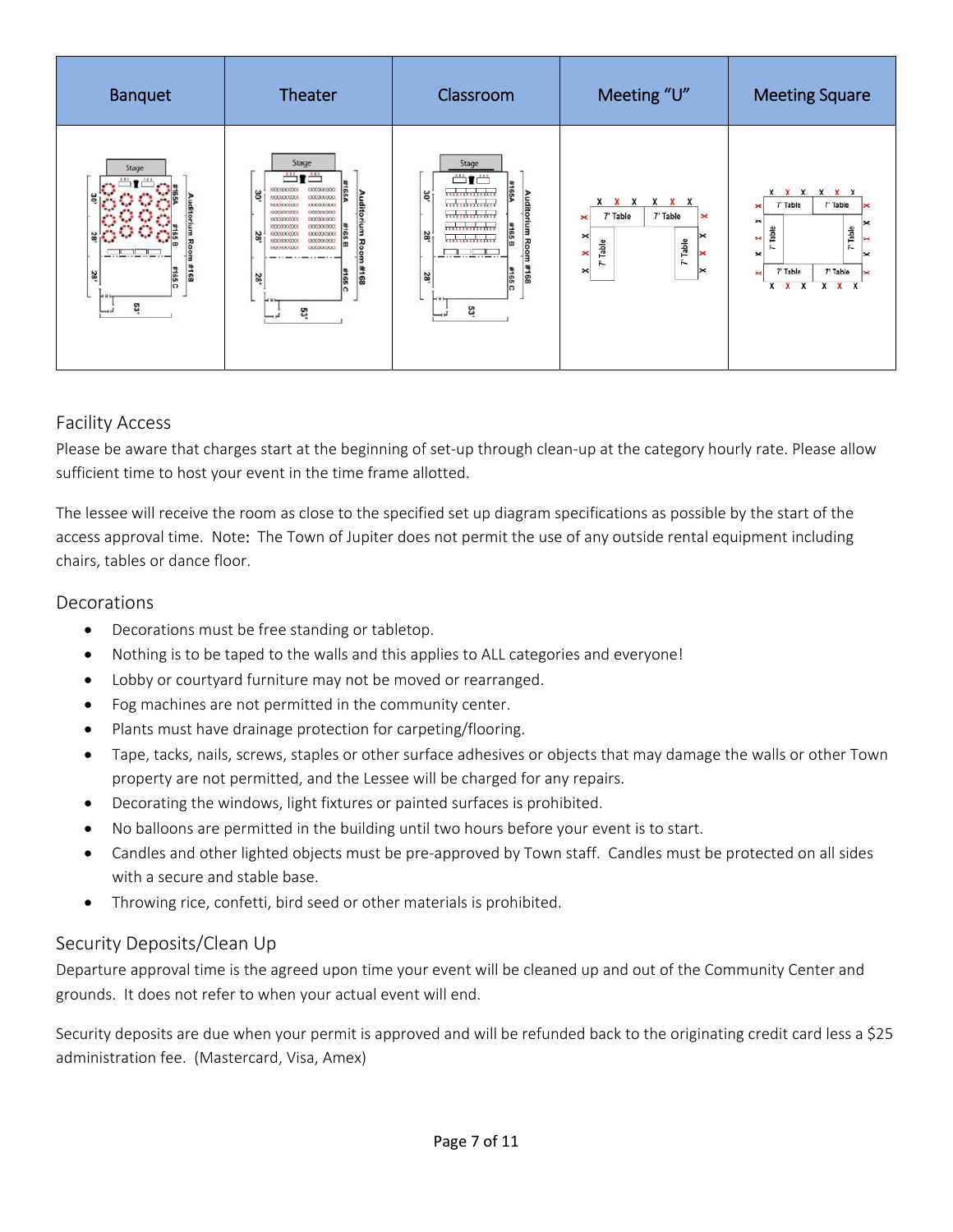Clean‐up must be completed within the specified time of your departure approval time. The Lessee is responsible for making sure that the restrooms, kitchen, room and outside grounds of the facility are clear of trash, food and beverage spills, personal belongings, rental equipment and decorations by the end of the clean-up period.

Garbage must be collected and placed in the trash cans located inside the facility and then taken to the dumpster.

The applicant is responsible for ensuring that guests are not allowed to enter landscaped areas, or damage town property. Forfeiture of deposit or additional fees may be imposed for any of these violations.

Damage fees are deemed necessary by Town staff. Damage fees are based on repair or replacement costs including labor incurred by the Town, and may exceed the deposit amount.  *The Town may take legal action to recover these costs.* 

These items include, but are not limited to:

- Stains on walls.
- Removal of carpet stains requiring more than standard extraction techniques.
- Broken furniture and/or equipment.
- Defacement of any part of the interior or exterior of the building.
- Damage created by improper use of equipment or non‐compliance of facility rules.
- Equipment found to be missing as a result of a group using the building.
- Any other circumstances which justify a damage fee.
- Unauthorized use of the kitchen or other rooms.
- Unauthorized extension of hours; this may include over time fees as well as additional rental fees.
- Equipment left for storage; this includes outside equipment rentals.

After the event, a post-function walk through will be performed. Community Center staff will visually inspect the building immediately following the function with a member of the group; if one is available. Staff will review the room for possible damage, problems and/or left over equipment. Providing there are no deductions, a refund will be approved.

If there are deductions noted a course of action and cost will be based upon staff time and materials to repair damage. Once the deductions have been made, a refund will be issued if damages do not exceed security deposit. The refund process may vary depending upon if damage and repairs were required.

The lessee will be responsible for the replacement or repairs of any part of the building or its contents therein which becomes broken, defaced, or damaged as a result of the rental.

The facility and its contents will be left in the same condition in which the group found them.

## Registered Vendors

A registered vendor means they have been pre‐screened and have met all insurance and licensing requirements. Inclusion on this list does NOT imply any kind of endorsement by the Town of Jupiter nor does it guarantee in any way the quality of service they provide. Vendors are hired and contracted at the applicants own risk. Before signing a contract with any vendor it is highly recommended that you read and understand their service contract.

Selling of Merchandise, Services or Admission Fees on Town Property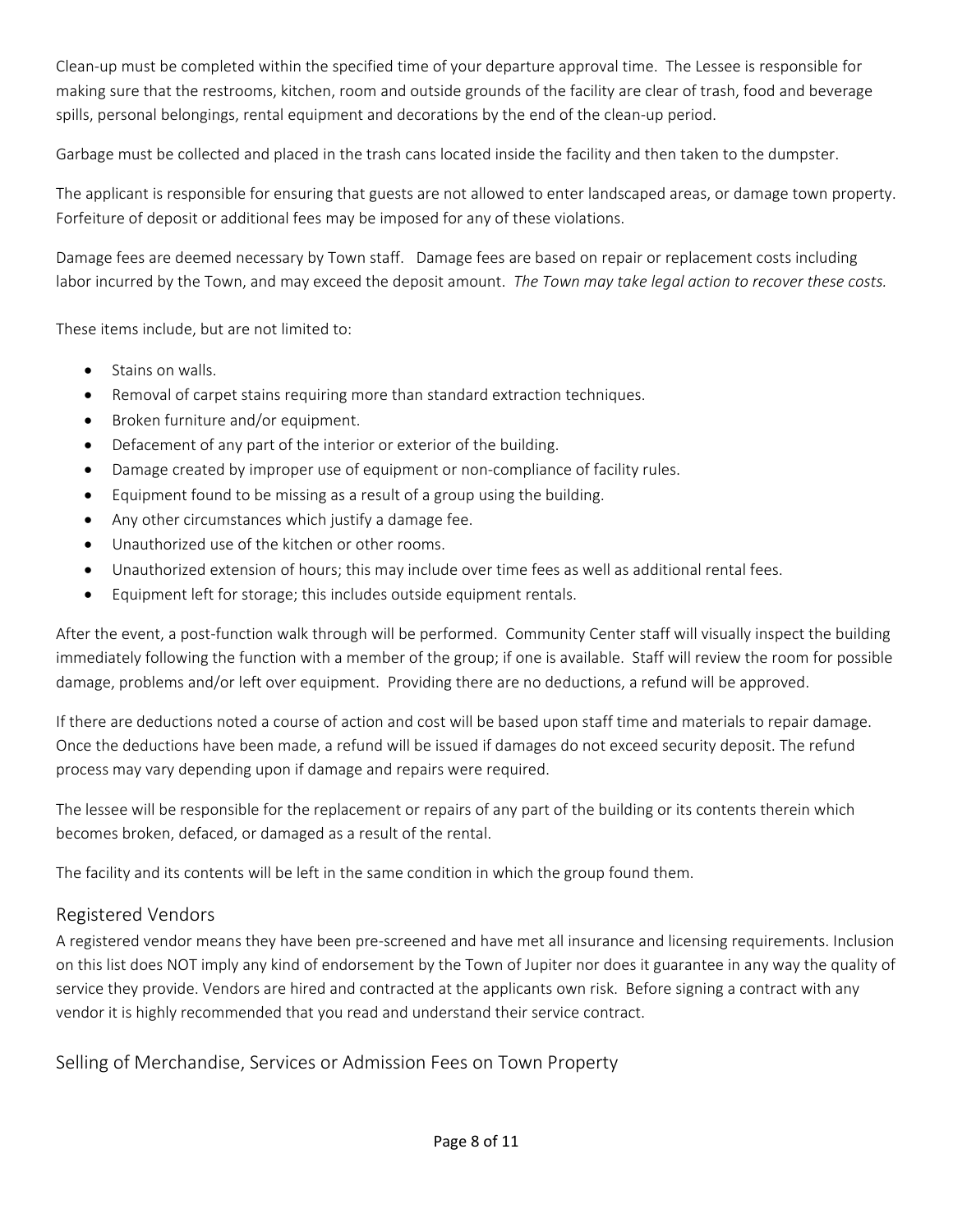No group, individual or business is permitted to sell merchandise or services while on Town property. Admission fees or ticket sales must be held prior to any event; but not on Town property. No commercial activity is permitted

## Alcohol

Alcohol is permitted in the Community Center however the Lessee is not permitted to contract with the caterer to serve alcohol. The Lessee may contract with a third party for this purpose.

## Parking

The overall Community Center daily parking demands have increased due to increased class participation and increased program activity thereby limiting available parking for meetings. Request applications in excess of 150 in attendance may not be approved due to limited parking at the Community Center during normal working hours. Parking is permitted in designated parking spaces only. The outside covered area is for loading and unloading purposes only. Your party will be interrupted and an announcement made to remove all cars from the covered area. If an event requires more parking than spaces available, then the event will be declined.

## Smoking

No smoking is permitted in any Town of Jupiter facility. Use of tobacco products is strictly prohibited. Smoking is permitted outside of the facility with the doors completely closed. Violators will be identified with security cameras and permanently removed from the facility.

## Advertising Materials/Flyers

Under no circumstances will advertising materials, including flyers, be distributed from the Jupiter Community Center. Any flyers or other advertising materials left inside or outside the Community Center will be removed.

Disqualifying factors for facility rentals:

- 1. Use is considered contrary to the Town's best interest
- 2. Advocacy to overthrow the Federal, State or Local Government
- 3. Misrepresentation of rental information
- 4. Previously caused or allowed damage to Town property
- 5. History of hostile or violent behavior
- 6. Business/residents will gain monetary benefit, directly or indirectly
- 7. Past conduct has resulted in police or fire department response
- 8. If number of rentals exceeds more than two time per month
- 9. Rental disrupts the normal operations of the community center

#### Misrepresentation

The Town of Jupiter reserves the right to withhold a portion of or all of the security deposit and shut down an event if it is found that the Lessee has misrepresented information on any of the rental documents. Misrepresentation is the responsibility of the Lessee.

Examples of misrepresentation include but are not limited to:

- Failure to disclose the true nature of the activity
- Exceeding the reported number of guests or capacity of the facility/room
- Failure to report the service of alcohol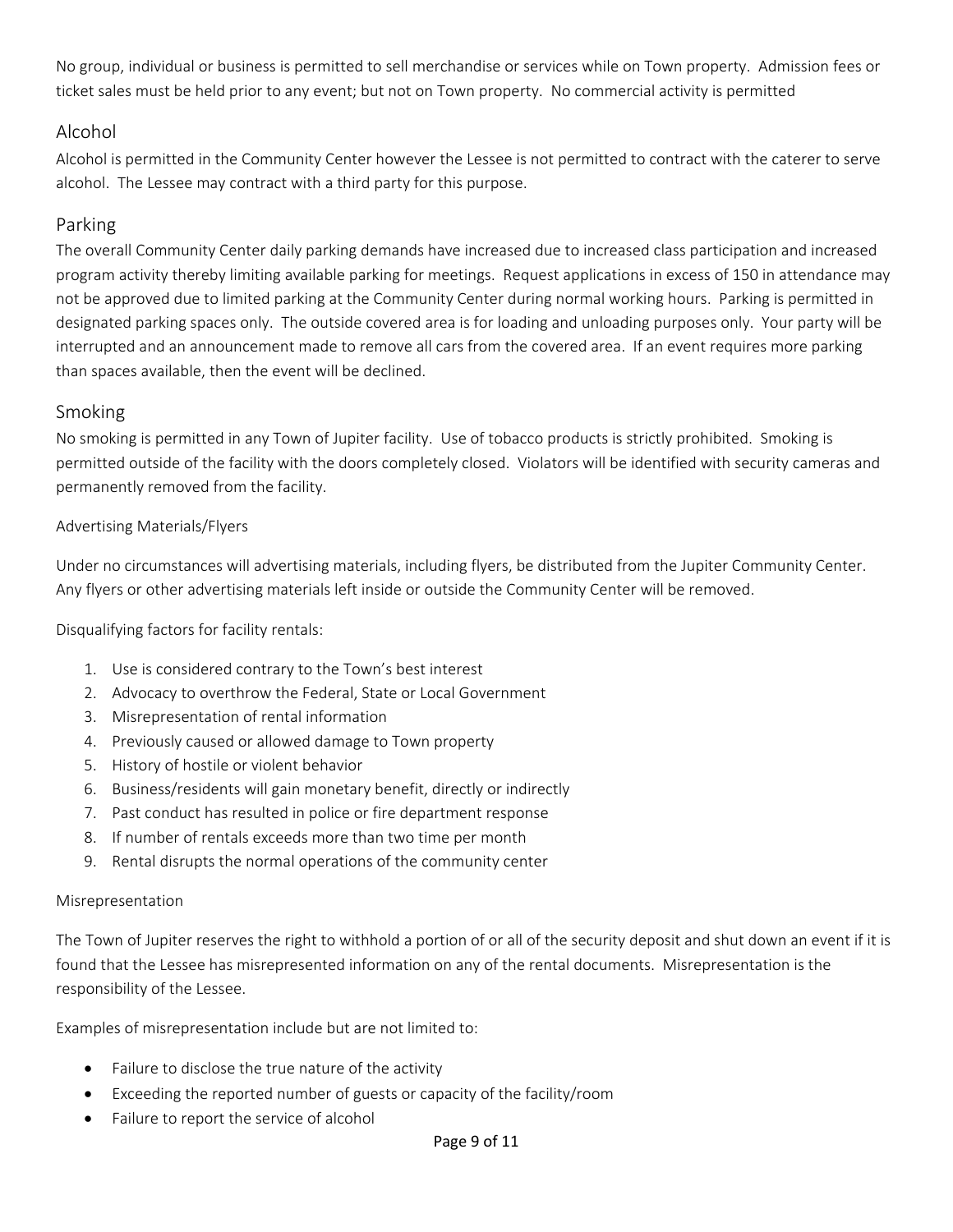- Selling of merchandise, services and/or charging admission fees on the premises
- Gaining monetary benefits directly or indirectly

## Cancellations/Refunds

If the required balances of fees are not paid within seven (7) days prior to the event the Town of Jupiter reserves the right to cancel any reservation with no refund.

A Refund Request must be made in writing to the Facilities Coordinator from the individual who appears on the Community Center License Agreement. Verbal requests will not be accepted or qualify for refunds. A refund request form is available but not required.

Refunds will be given on the following scale:

- A cancellation made on or less than 30 days = 0% Refund
- A cancellation made on or between 31-45 days = 50% Refund
- A cancellation made 46 days or greater = 100% Refund

The Town of Jupiter reserves the right to cancel any rental agreement in the event of a hurricane watch or warning is posted within seven (7) days of the reservation date, or when other acts of God, catastrophe or unforeseen circumstances beyond the Town's control are present. In the event that the Town exercises its cancellation right hereunder, it shall return in full the down payment and deposit collected from the Lessee and shall not be responsible for any cost incurred by the Lessee in connection with the canceled event.

#### Recurring Meetings

Due to increased usage demands of the Jupiter Community Center, recurring meetings cannot be accommodated and will not be approved without the Recreation Director's approval.

No one organization will be granted the use of the facilities for more than two consecutive days per week and each group is limited to using the Community Center no more than twice per month. Current groups meeting on a monthly basis may be issued a permit for one complete year but will be required to pay in advance for all dates reserved. Monthly meeting groups must apply for renewal of their permit (2) months before the end of their current permit. Current recurring meeting groups may be moved without notice to another room location at the discretion of Town Staff. Storage space is not available for meeting groups meeting in the Community Center

## Fundraising Events

If deemed necessary by the Town of Jupiter the Lessee will be required to provide a certificate of insurance naming the Town of Jupiter as additionally insured. If an event requires more parking than spaces available, then the event will be declined. All rules and policies in this agreement apply to Public events.

Only Jupiter based civic groups/organizations, Jupiter based non‐profits/501(c)3 organizations and Jupiter based public schools will be permitted to host fundraising events at the Jupiter Civic Center, Jupiter Community Center and Jupiter Old Town Hall. All rules and policies in this agreement apply to all fundraisers. All fees apply unless waived by Town Council. Fundraising request applications must be accompanied by Fundraiser Disclosure Form. All groups must submit organizational paperwork with lease or facility request. In the event of a Jupiter based public school the principal will be required to sign the lease or application. A civic group is an organized, chartered group of people who are joined together to network with each other and serve the community. (i.e., women's clubs, Lions Club, Toastmasters, churches, garden clubs, Friends of the Library, and, Rotary clubs are all examples of civic groups.)

#### Page 10 of 11